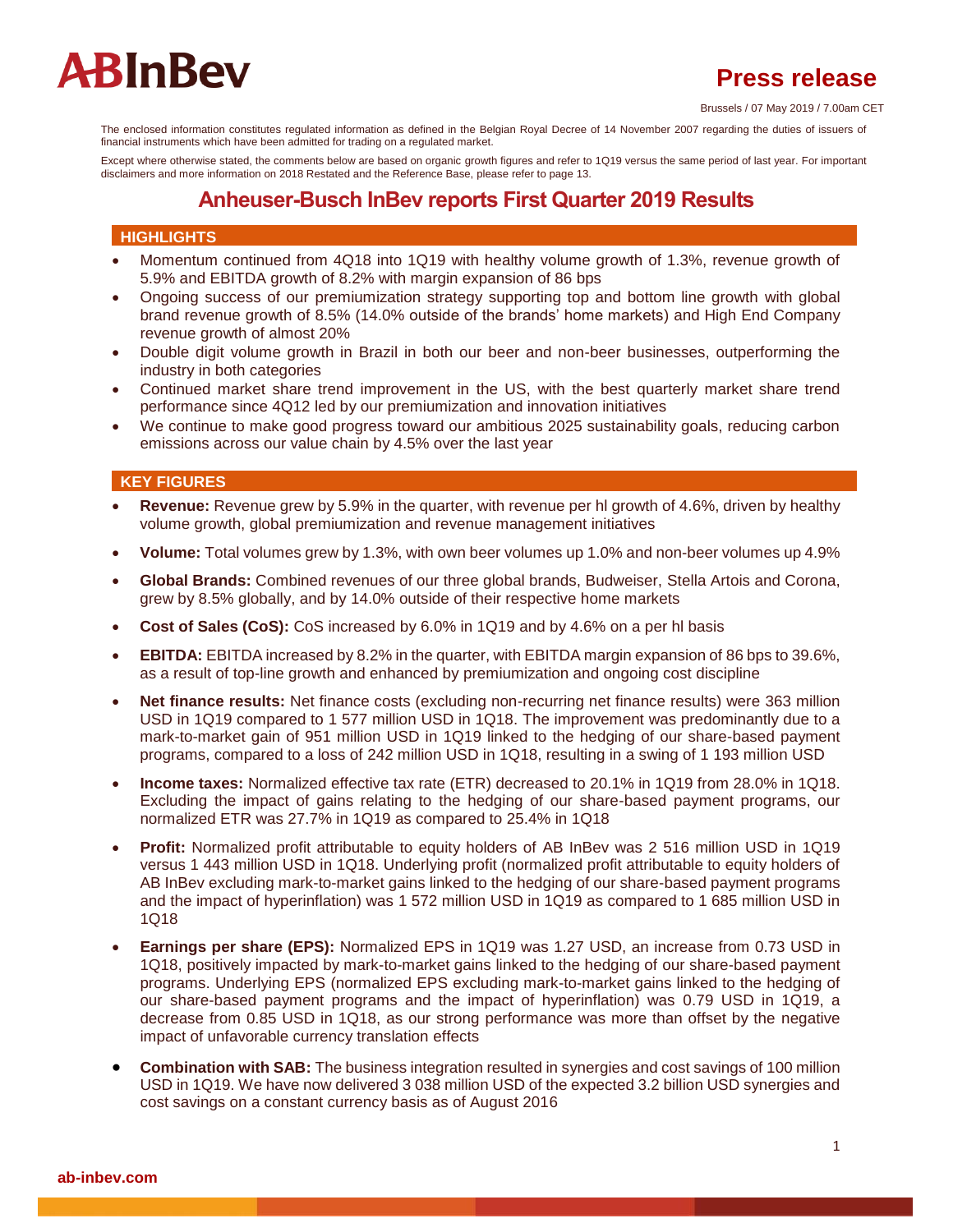

**Press release**

Brussels / 07 May 2019 / 7.00am CET

| Figure 1. Consolidated performance (million USD)             |                 |                       |             |          |
|--------------------------------------------------------------|-----------------|-----------------------|-------------|----------|
|                                                              | <b>1Q18</b>     | <b>1Q18</b>           | <b>1Q19</b> | Organic  |
|                                                              | <b>Restated</b> | <b>Reference Base</b> |             | growth   |
| <b>Total Volumes (thousand his)</b>                          | 134 831         | 134 831               | 133 462     | 1.3%     |
| AB InBey own beer                                            | 118 351         | 118 351               | 117 016     | 1.0%     |
| Non-beer volumes                                             | 15 342          | 15 342                | 15 551      | 4.9%     |
| Third party products                                         | 1 1 3 8         | 1 1 3 8               | 895         | $-20.7%$ |
| Revenue                                                      | 13 095          | 13 090                | 12 589      | 5.9%     |
| <b>Gross profit</b>                                          | 8 0 9 4         | 8 0 8 6               | 7714        | 5.8%     |
| Gross margin                                                 | 61.8%           | 61.8%                 | 61.3%       | $-5$ bps |
| <b>Normalized EBITDA</b>                                     | 5 1 2 6         | 5 1 2 0               | 4 9 8 9     | 8.2%     |
| Normalized EBITDA margin                                     | 39.1%           | 39.1%                 | 39.6%       | 86 bps   |
| <b>Normalized EBIT</b>                                       | 3 9 6 0         | 3 9 5 5               | 3838        | 8.9%     |
| Normalized EBIT margin                                       | 30.2%           | 30.2%                 | 30.5%       | 57 bps   |
| Profit attributable to equity holders of AB InBev            | 1 0 1 9         |                       | 3571        |          |
| Normalized profit attributable to equity holders of AB InBev | 1443            |                       | 2516        |          |
| Underlying profit attributable to equity holders of AB InBev | 1685            |                       | 1 572       |          |
| Earnings per share (USD)                                     | 0.52            |                       | 1.80        |          |
| Normalized earnings per share (USD)                          | 0.73            |                       | 1.27        |          |
| Underlying earnings per share (USD)                          | 0.85            |                       | 0.79        |          |

### **Figure 2. Volumes (thousand hls)**

|                                     | <b>1Q18</b>           | <b>Scope</b> | <b>Organic</b> | 1Q19    |         | Organic growth               |
|-------------------------------------|-----------------------|--------------|----------------|---------|---------|------------------------------|
|                                     | <b>Reference Base</b> |              | growth         |         |         | Total Volume Own beer volume |
| North America                       | 24 8 14               |              | $-292$         | 24 5 22 | $-1.2%$ | $-1.2%$                      |
| Middle America                      | 30 738                | - 54         | $-171$         | 30 513  | $-0.6%$ | $-1.2%$                      |
| Europe Middle East & Africa         | 20 549                | $-2812$      | 419            | 18 15 6 | 2.4%    | 2.4%                         |
| South America                       | 34 088                | 167          | 2013           | 36 268  | 5.9%    | 5.6%                         |
| Asia Pacific                        | 24 29 6               |              | $-310$         | 23 986  | $-1.3%$ | $-0.3%$                      |
| Global Export and Holding Companies | 346                   | $-346$       | 16             | 16      |         |                              |
| <b>AB InBev Worldwide</b>           | 134 831               | $-3045$      | 1676           | 133 462 | 1.3%    | 1.0%                         |

### **MANAGEMENT COMMENTS**

2019 is off to a strong start as we accelerated our momentum from 4Q18 into a solid 1Q19 performance. Revenue grew by 5.9% driven by volume growth of 1.3% (own beer +1.0%, non-beer +4.9%) and revenue per hl growth of 4.6%, in line with our guidance for more balanced top-line growth.

The top-line result was driven by healthy performances in several of our key markets, including Brazil, China, the US, Europe, Colombia and Nigeria. We saw especially strong volume growth from markets such as Brazil, Nigeria, Europe, Peru and Colombia. This was partially offset by softer volume results in markets such as South Africa and Argentina, where the consumer remains under pressure due to challenging macroeconomic conditions. Furthermore, our results were held back by the later timing of the Easter holiday in markets for which this is an important consumption occasion, including the US, Mexico, Colombia, South Africa and Australia. We expect this impact to normalize on a half year basis.

Brazil led the way in volume growth this quarter, with both its beer and non-beer businesses growing by double digits, outperforming the industry. We grew volume across all segments of our portfolio, and we have already seen meaningful contributions from recent innovations and line extensions including Skol Puro Malte and our affordable beers brewed with local ingredients: Nossa and Magnífica. We also continued to gain share in the growing premium segment, reinforcing our belief that growth in this segment will be achieved through a superior portfolio of brands, not just in Brazil but globally.

We continue to improve our performance in the US as the result of an evolved commercial strategy focused on premiumization and innovation. Leveraging the momentum built throughout last year, top-line growth in 1Q19 was supported by our best market share trend performance in the past 25 quarters with an estimated market share decline of only 10 bps.

#### **ab-inbev.com**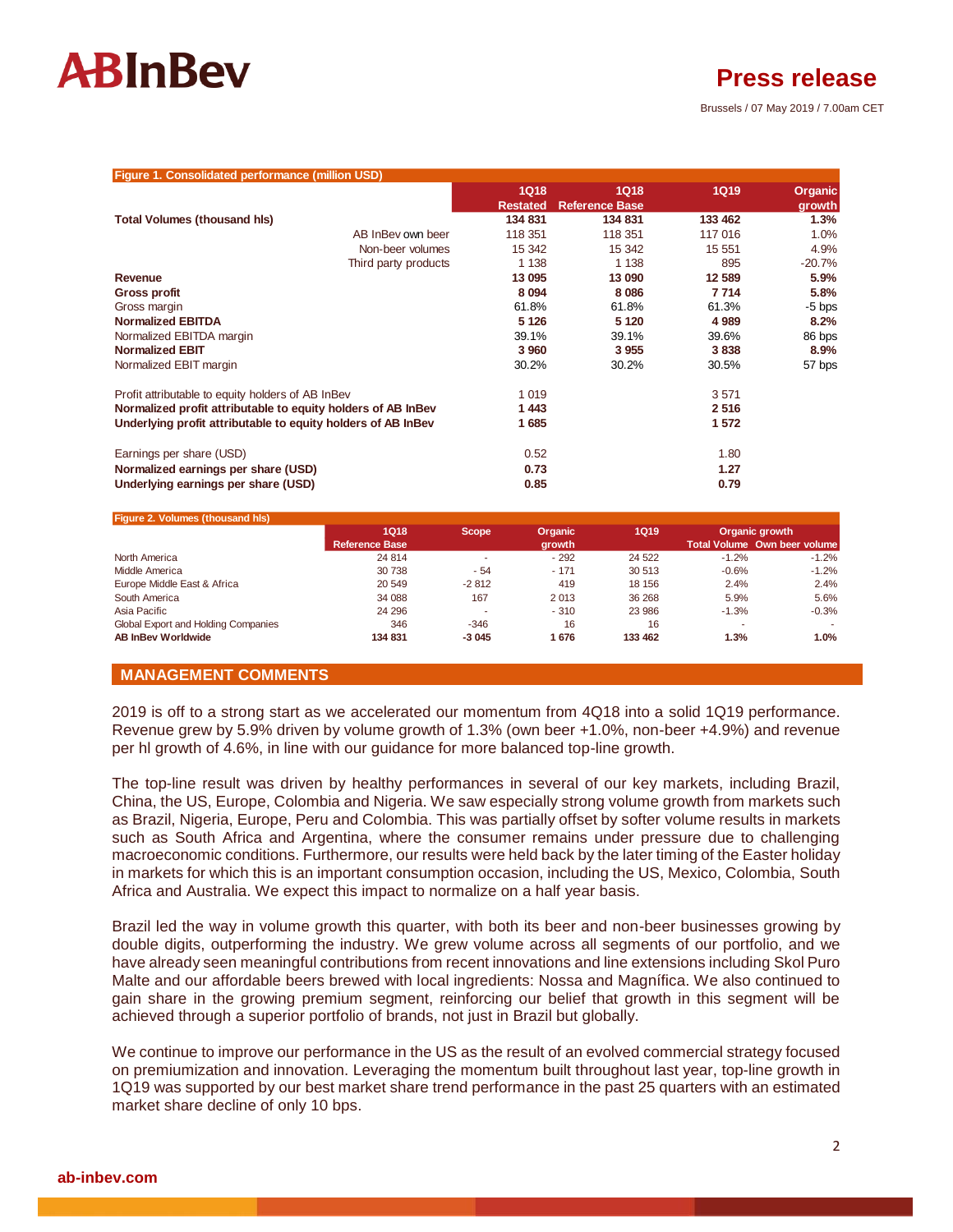

Globally, top-line and bottom line performance continues to benefit from positive brand mix driven by the growth of our unparalleled portfolio of premium brands. Our global brands grew revenues by 8.5% and by 14.0% outside of their home markets, while our High End Company grew revenues by 19.9%.

EBITDA grew by 8.2% in 1Q19 with margin expansion of 86 bps to 39.6%. This was driven by operating leverage from the solid top-line result as well as favorable brand mix, ongoing cost discipline and continued synergies from the SAB combination, partially offset by significant commodity and transactional currency headwinds.

We continue to make good progress toward our ambitious 2025 sustainability goals launched in March 2018, reducing carbon emission across our value chain by 4.5% over the last year. We successfully tested electric vehicles to be added to our fleets in Mexico and Colombia and ordered up to 800 Nikola trucks in the US. This brings us closer to our global goal of reducing carbon emissions by 25% across our entire value chain by 2025, which is aligned to the UN Sustainable Development Goal for Climate Action.

In addition, we are actively exploring a potential minority stake listing of our Asia Pacific (APAC) business on the Hong Kong Stock Exchange. Proceeding with a listing will depend on a number of factors, including, but not limited to, valuation and prevailing market conditions.

The merits of this initiative are based upon the creation of an APAC champion in the consumer goods space. Furthermore, our superior portfolio of brands and leadership position in the beer industry provide an attractive platform for potential M&A in the region.

We appreciate that a minority stake listing would accelerate our deleveraging path. Nonetheless, our commitment to reach a net debt to EBITDA ratio below 4x by the end of 2020 is not dependent on the completion of such a transaction.

We continue to believe that our strong commercial plans, best-in-class portfolio of brands, diverse geographic footprint, unparalleled operating efficiency and strong pipeline of committed and talented people position us to continue delivering strong results in 2019 and beyond. We remain committed to leveraging this momentum to lead the global beer category while positioning ourselves to deliver sustainable, longterm growth.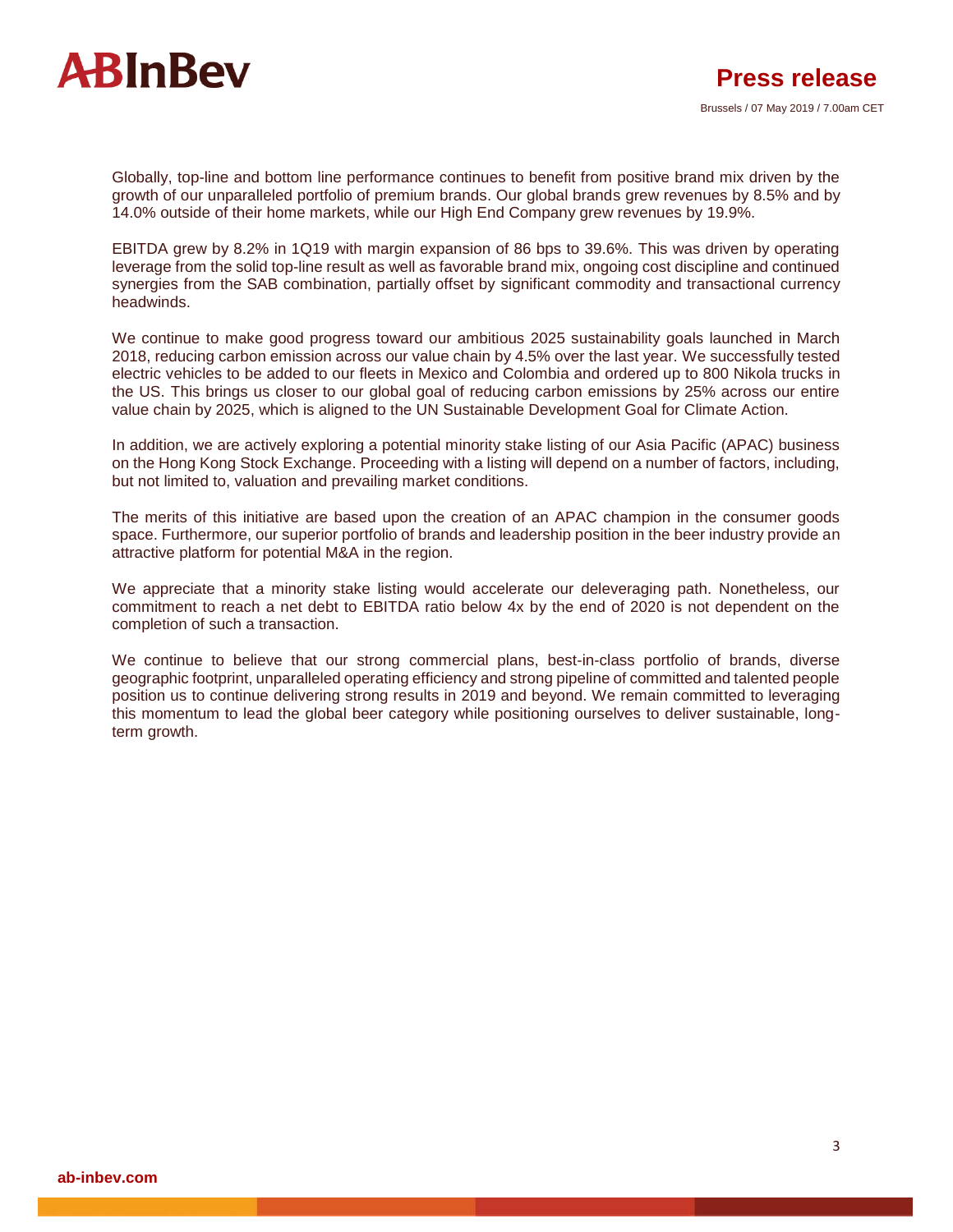

#### **2019 OUTLOOK**

- (i) **Overall Performance:** In FY19, we expect to deliver strong **revenue** and **EBITDA** growth, driven by the solid performance of our brand portfolio and strong commercial plans. Our growth model is even more focused on category expansion, targeting a more balanced top-line growth between volume and revenue per hl. We expect to deliver revenue per hl growth ahead of inflation based on premiumization and revenue management initiatives, while keeping costs (sum of CoS plus SG&A) below inflation.
- (ii) **Cost of Sales:** We expect CoS per hl to increase by mid-single digits, with currency and commodity headwinds to be offset by cost management initiatives.
- (iii) **Synergies:** We maintain our 3.2 billion USD synergy and cost savings expectation on a constant currency basis as of August 2016. From this total, 547 million USD was reported by former SAB as of 31 March 2016, and 2 491 million USD was captured between 1 April 2016 and 31 March 2019. The balance of roughly 150 million USD is expected to be captured by the end of 2019.
- (iv) **Net Finance Costs:** We expect the average gross debt coupon in FY19 to be between 3.75- 4.00%. Net pension interest expenses and accretion expenses including IFRS 16 adjustments (lease reporting) are expected to be approximately 160 million USD per quarter. Net finance costs will continue to be impacted by any gains and losses related to the hedging of our share-based payment programs.
- (v) **Effective Tax Rate (ETR):** We expect the normalized ETR in FY19 to be in the range of 25% to 27%, excluding any gains and losses relating to the hedging of our share-based payment programs.
- (vi) **Net Capital Expenditure:** We expect net capital expenditure of between 4.0 and 4.5 billion USD in FY19.
- (vii) **Debt:** Approximately 44% of our gross debt is denominated in currencies other than the US dollar, principally the Euro. Our optimal capital structure remains a net debt to EBITDA ratio of around 2x. We expect our net debt to EBITDA ratio to be below 4x by the end of 2020.
- (viii) **Dividends:** We expect dividends to be a growing flow over time, although growth in the short term is expected to be modest given our deleveraging commitments.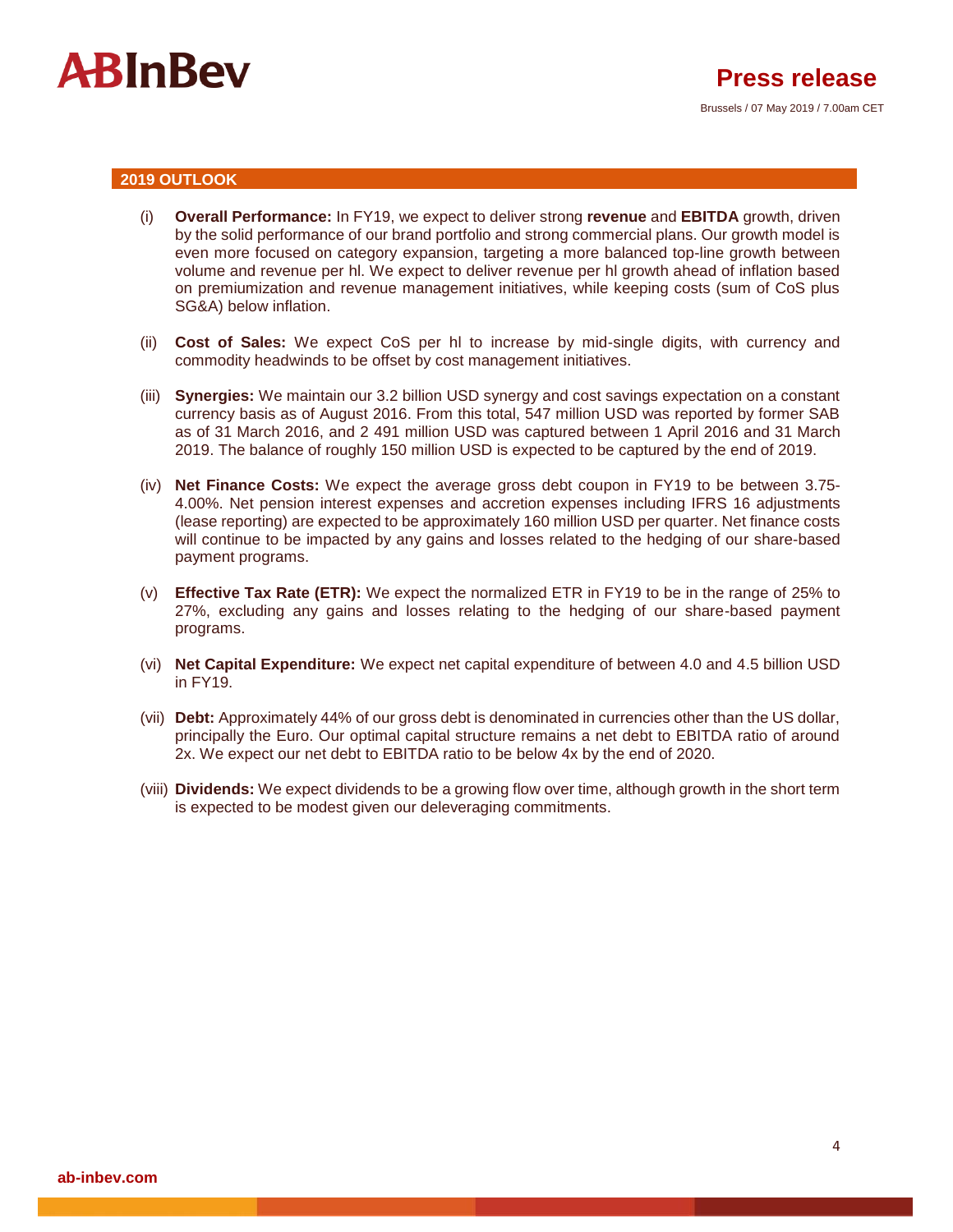

#### **BUSINESS REVIEW**

#### **United States**

In the US, the continued implementation of our commercial strategy led to top-line growth of 1.6% in 1Q19. Revenue per hl grew by 2.6%, driven by the premiumization of our portfolio and our revenue management initiatives. We estimate that industry sales-to-retailers (STRs) declined by 1.6% in 1Q19, while our own STRs were down by 1.9% and our sales-to-wholesalers (STWs) were down 0.9%.

Our market share trend performance continues to improve, as we invest behind the sustained momentum of our above core portfolio and the stabilization of our core and value brands. Nine of our brands were among the top fifteen market share gainers in the country in 1Q19 according to IRI, contributing to an estimated decline in total market share of 10 bps, our best quarterly market share trend performance since 4Q12.

Our above core portfolio outperformed the industry once again, gaining 90 bps of market share as per our estimates, led by Michelob Ultra, our regional craft portfolio, Bon & Viv Spiked Seltzer and our innovations in the segment. Michelob Ultra continues to shine, leading the industry again as the top share gainer in the US. Our regional craft portfolio grew double digits in 1Q19, further enhancing our premiumization efforts. Our above core innovations maintained their strong performance and gained share, led by Michelob Ultra Pure Gold Organic, Bud Light Orange and the Budweiser Reserve series.

The mainstream segment remains under pressure as consumers trade up to higher price tiers, with our core, core light and value brands delivering an estimated 100 bps of market share loss in 1Q19. Within the mainstream segment, our portfolio had a slight share gain, which compares to a 35 bps share of segment loss in FY18, driven by the improved performance of our value brands led by the Natural family, while Budweiser and Bud Light share trends remain unchanged. Following the most recent Super Bowl's campaign launch highlighting Bud Light's commitment to quality and transparency, we are seeing initial positive signs in the key brand health metrics which are near three-year highs as of 1Q19.

EBITDA grew by 2.5% in 1Q19 with margin expansion of 34 bps to 39.6%, driven by our premiumization strategy and the ongoing optimization of our cost base.

#### **Mexico**

Revenue grew by low single digits with revenue per hl growth of mid-single digits driven by revenue management initiatives coupled with favorable brand mix. The top-line result was negatively impacted by a volume decline of just under 4% in the first quarter of the year despite us outperforming the industry in 1Q19 according to our estimates. This decline is fully explained by the later timing of the Easter holiday, and we expect the impact to normalize on a half year basis.

We have seen strong growth in our key focus segments driven by our commercial activations. This was led by strength from our core portfolio of brands, which have been firmly establishing themselves in the classic lager space in line with the category expansion framework. This positioning is enhanced by new campaigns highlighting the quality and tradition of the brands. Additionally, our premium portfolio continues to contribute meaningfully to our results, led by Michelob Ultra with growth of more than 30% and Stella Artois with growth of more than 80%.

The first quarter of 2019 held some important milestones for our business in Mexico. In March, we signed a contract with OXXO, the largest retailer in Mexico, to begin selling our portfolio of beers in their 17 000+ stores in order to reach more consumers in more occasions. As of 1 April 2019, the agreement initiated by covering the central western region including the metropolitan area of Guadalajara and it will expand by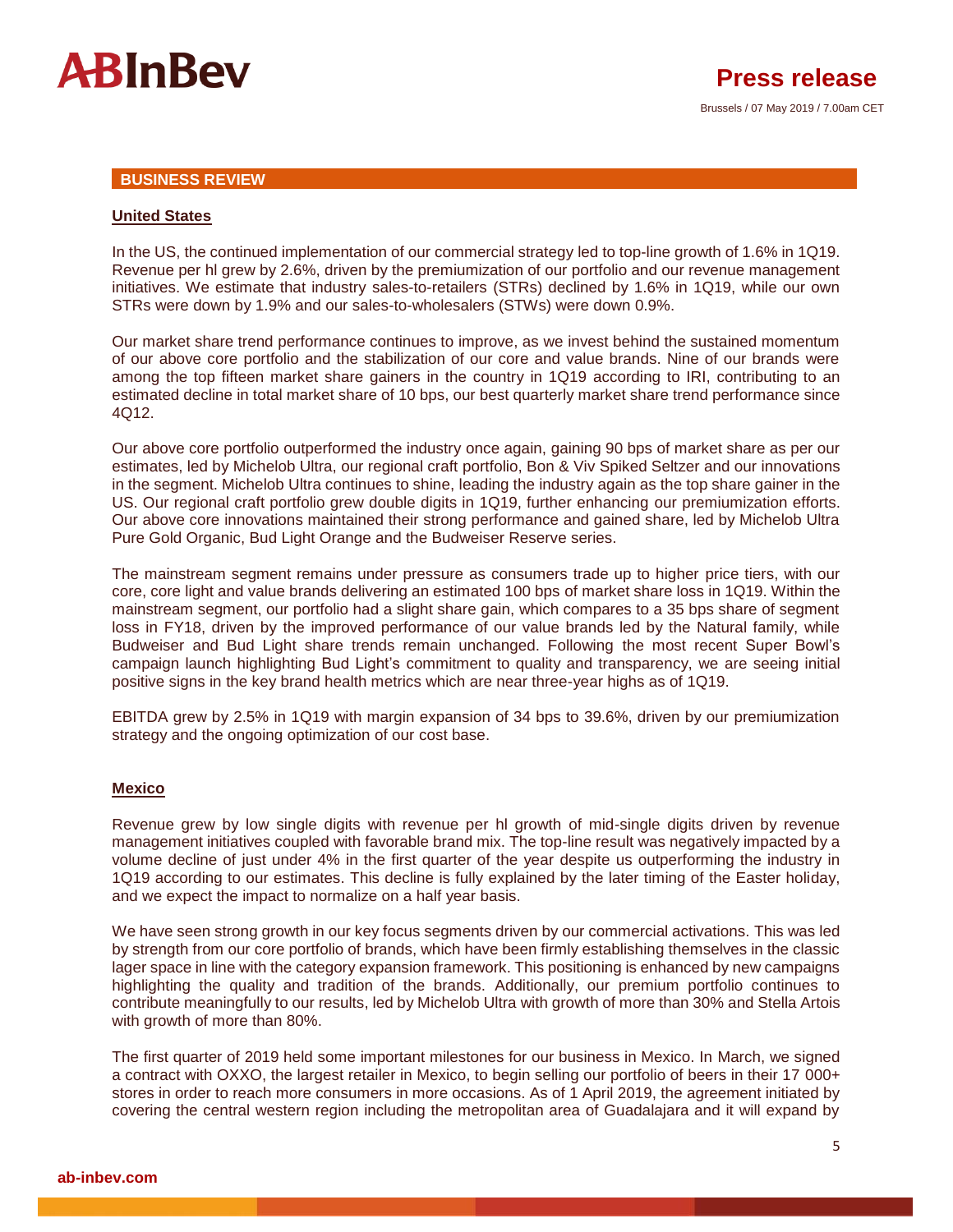

mid-year to other central regions including Mexico City, in total reaching more than 4 000 stores by the end of HY19. This agreement will progressively cover all of Mexico by the end of 2022. We also inaugurated our Centro brewery in the beginning of March, which enhances our local production to support growth while enabling us to optimize our distribution footprint.

EBITDA grew by double digits in 1Q19 with margin expansion of 460 bps to 47.8%. This result was primarily driven by favorable brand mix, a reduction in distribution expenses as a result of footprint optimization and ongoing cost discipline.

#### **Colombia**

In Colombia, we grew revenue by high single digits this quarter, supported by high single digit revenue per hl growth resulting from positive brand mix from the continued strong performance of our global brand portfolio. Total volumes grew by low single digits despite the negative impact from the later timing of the Easter holiday, with growth in both beer and non-beer volumes.

Our global brand portfolio grew by more than 60%, led by an especially strong performance of Budweiser. Our local brand portfolio also performed well, driven by successful commercial initiatives behind our Aguila, Poker and Club Colombia brands.

We grew EBITDA by double digits in 1Q19 with margin expansion of close to 300 bps, driven by revenue growth and continued synergy capture.

#### **Brazil**

Our business in Brazil got off to a very strong start this year, with total revenue growth in the quarter of 16.7%. This was driven by revenue per hl growth of 3.9% and volume growth of 12.4%, with both our beer and non-beer businesses delivering robust results (beer volume +11.3%, non-beer volume +16.3%) versus industry volumes up low single digits for both categories as per our estimates.

The strong growth was broad-based as we grew volume across all segments of our portfolio, and was supported by the later timing of Carnival versus the prior year, which resulted in a favorable comparable. We continue to gain share in the growing premium segment, led by our global brand portfolio with growth rates of more than 50% and our local premium brands, which were up by double digits. Our core plus brands also performed very well, led by triple digit growth of Bohemia. Our core portfolio returned to growth this quarter and was enhanced by the launch of Skol Puro Malte, an innovation that offers consumers a pure malt choice in the core segment that is showing early success. Additionally, we continued to scale up our two affordable brands brewed with ingredients grown by local farmers, Nossa and Magnífica, with very positive results to date. We continue to explore additional opportunities to scale up this initiative throughout relevant states to increase our presence in the value segment with comparable margins to our core brands.

EBITDA grew by 8.5% with margin compression of 310 bps to 40.7%. The top-line growth was partially offset by higher cost of sales which put pressure on our margins, driven mainly by higher aluminum and barley prices as well as a negative impact from the devaluation of transactional currency. This result was in line with our expectation of cost of sales per hl growth of mid-teens in Brazil in 2019, which should be weighted toward the first three quarters of the year. Additionally, we faced an increase in our SG&A as a result of the timing of variable compensation accruals, partially offset by ongoing cost discipline.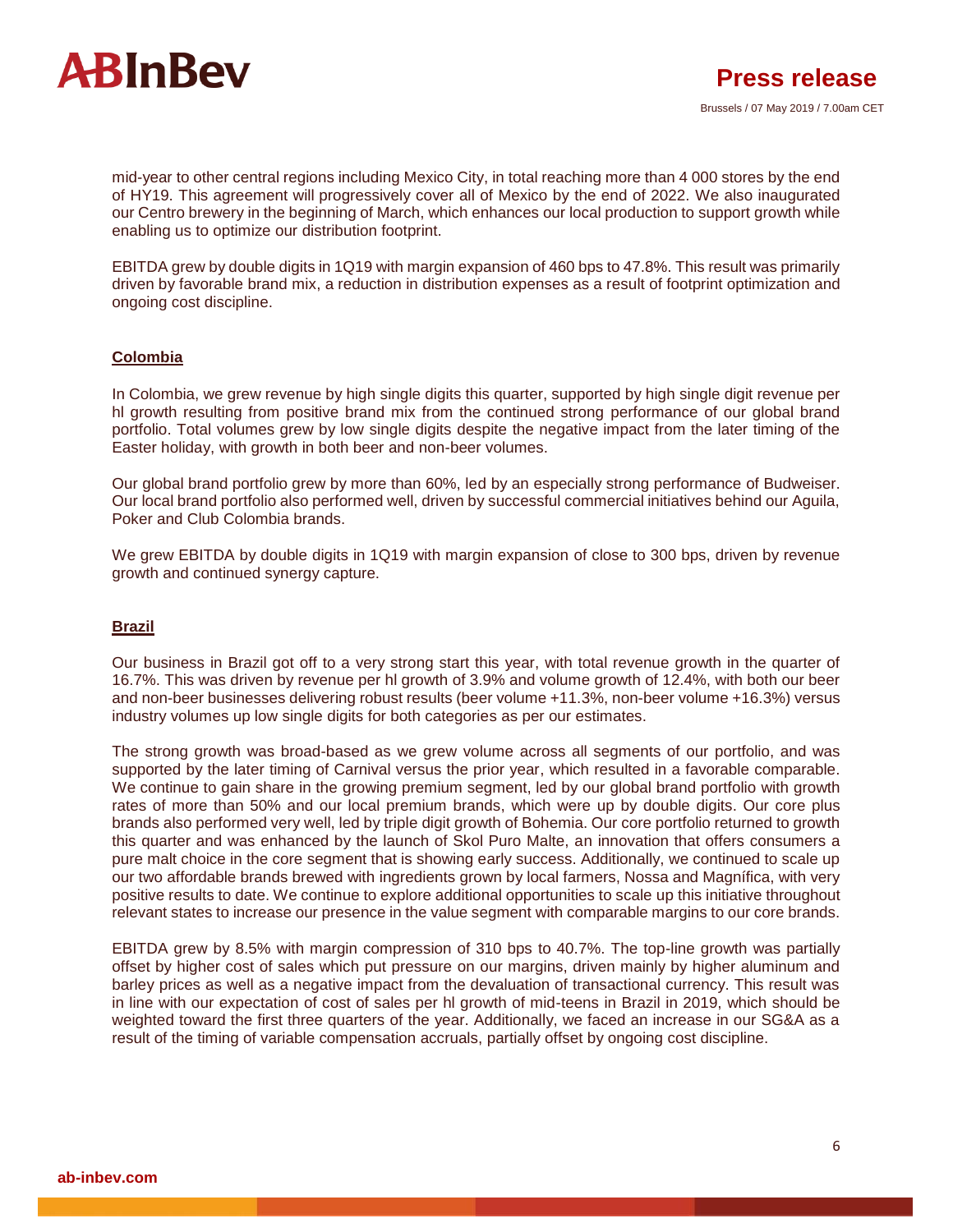

#### **South Africa**

1Q19 was challenging in South Africa, as expected. Revenue declined by mid-single digits, predominantly due to lower volumes driven by the later timing of the Easter holiday and coupled with lower consumer demand. This was due to an ongoing challenging macroeconomic environment and continued segment mix shift toward the premium segment, where we still have lower market share than our average. Revenue per hl was flattish in 1Q19 as a result of the timing of revenue management initiatives.

Our high end portfolio continues to grow by double digits and we have gained more than 6 percentage points of market share in the growing premium segment versus 1Q18. This was led by the strong performances of Corona and Budweiser. In the core segment, which is more elastic and therefore more exposed to macroeconomic challenges, our volumes remained under pressure.

EBITDA was down by mid-teens with margin compression of approximately 600 bps driven by lower volumes and higher distribution costs coupled with a significant increase in our marketing investments behind our growing global brands and on-trade programs.

#### **China**

Revenue grew by 7.8% in China driven by revenue per hl growth of 9.0% and a volume decline of 1.1%. The volume decline was primarily caused by the timing of the Chinese New Year, which fell earlier this year than in the prior year, resulting in a shift from 1Q19 into 4Q18. We continue to drive healthy brand mix and ongoing premiumization, which led to strong revenue per hl growth.

Budweiser continues to perform very well with mid-single digit volume growth supported by the successful Chinese New Year activation and the launch of the new global "Be A King" campaign. Our super premium portfolio grew volumes by double digits, with particularly strong performances of Corona, Franziskaner and Hoegaarden. In the core plus segment, we launched Harbin Crystal, an easy drinking lager that encourages our younger LDA consumers to trade up by activating key cultural passion points. Our e-commerce business also continues to increase relevance with continued double digit volume growth.

EBITDA grew by 18.8% with margin expansion of 367 bps as a result of strong revenue growth, premiumization and improved cost efficiency.

#### **Highlights from our other markets**

**Canada** top-line declined by low single digits in 1Q19, driven primarily by a weaker beer industry and our share performance within the value segment, partially offset by the continued success of our trade-up strategy. Our High End Company in Canada is growing ahead of the industry, led by the double digit volume growth of our premium import brands. Our focus core and core plus brands also delivered strong results once again, with Bud Light continuing its share gains and Michelob Ultra remaining the fastest growing brand in the quarter.

In **Peru**, we grew volumes by low single digits and revenue by high single digits in 1Q19, supported by revenue management initiatives and positive brand mix from the ongoing growth of our global brands. In **Ecuador**, we grew revenue slightly despite a low single digit volume decline driven by a challenging macroeconomic environment. We gained an estimated 120 bps of share of total alcohol in the quarter, led by the continued growth of our global brands and a successful affordability strategy.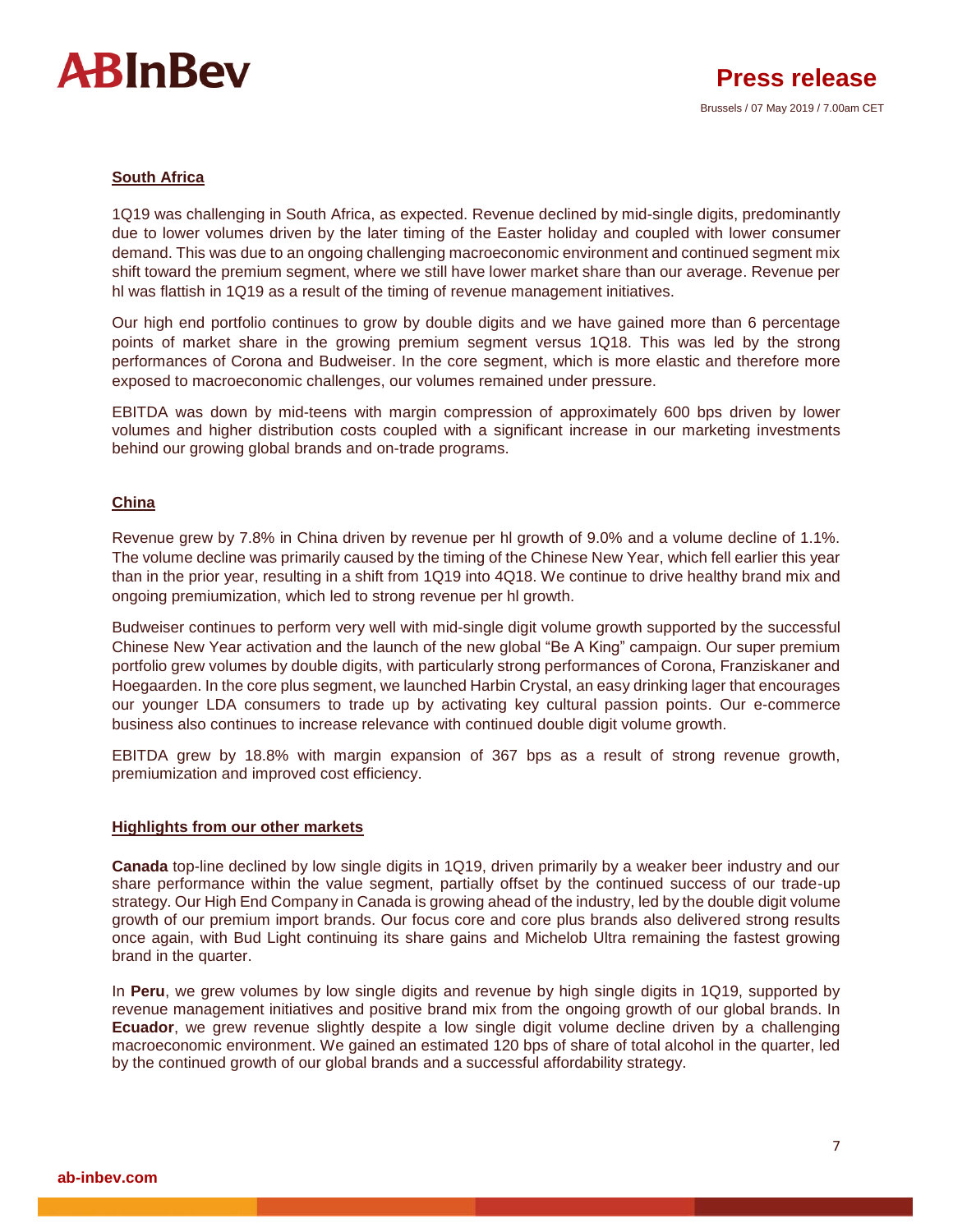

In **Argentina**, we continue to face a very difficult macroeconomic environment placing significant pressure on consumers, which led to a mid-teens volume decline in 1Q19, while revenues grew due to our revenue management initiatives. We remain confident in the underlying strength of our brands and are focused on offering a diverse portfolio to meet a variety of consumer needs across different occasions. Our premium brands, led by Stella Artois, Corona and Patagonia, performed well and are gaining share within the growing premium segment. We remain very excited to have Budweiser back and are refining our strategies to strengthen the brand's performance now that it is part of our portfolio. Given the challenging consumer environment, we have launched new affordable returnable packs for our core brands, Quilmes and Brahma, offering consumers accessible choices during the macroeconomic downturn.

Within EMEA, **Europe** grew revenue by mid-single digits and delivered mid-single digit, broad-based volume growth and market share gains in the majority of markets in which we operate. The UK continues to deliver volume growth and market share gains, with both Budweiser and Bud Light growing double digits. The launch of Budweiser has strengthened our portfolio in France, where we continue to gain market share with volume growth of mid-single digits. Additionally, Belgium grew volumes mid-single digits underpinned by gains both in on and off-premise. Across **Africa** excluding South Africa, we had continued volume growth in all of our markets except Mozambique, due to the devastating effects of a severe cyclone, and Tanzania, due to the later timing of the Easter holiday. Nigeria continues to lead the way with revenue per hl expansion and continued double digit volume growth fueled by the core portfolio as well as Budweiser in the premium segment.

In **Australia**, a low single digit revenue decline was driven by lower volumes due to the later timing of the Easter holiday as well as a softer industry performance amidst declining consumer confidence. Segment mix shift to easy drinking and premium products continues, with our Great Northern franchise as well as our craft portfolio of 4 Pines and Pirate Life delivering double digit volume growth. Corona saw continued volume growth underpinned by stronger brand health metrics.

| Figure 3. Consolidated income statement (million USD)        |                 |                       |         |         |
|--------------------------------------------------------------|-----------------|-----------------------|---------|---------|
|                                                              | <b>1Q18</b>     | <b>1Q18</b>           | 1Q19    | Organic |
|                                                              | <b>Restated</b> | <b>Reference Base</b> |         | growth  |
| Revenue                                                      | 13 095          | 13 090                | 12 589  | 5.9%    |
| Cost of sales                                                | $-5002$         | $-5004$               | -4 875  | $-6.0%$ |
| <b>Gross profit</b>                                          | 8 0 94          | 8 0 8 6               | 7714    | 5.8%    |
| SG&A                                                         | $-4.320$        | $-4318$               | $-4036$ | $-2.5%$ |
| Other operating income/(expenses)                            | 186             | 186                   | 160     | $-5.9%$ |
| Normalized profit from operations (normalized EBIT)          | 3 9 6 0         | 3 9 5 5               | 3838    | 8.9%    |
| Non-recurring items above EBIT                               | $-96$           |                       | - 45    |         |
| Net finance income/(cost)                                    | $-1577$         |                       | $-363$  |         |
| Non-recurring net finance income/(cost)                      | $-330$          |                       | 1 1 2 2 |         |
| Share of results of associates                               | 57              |                       | 53      |         |
| Income tax expense                                           | $-666$          |                       | $-723$  |         |
| <b>Profit</b>                                                | 1 3 4 6         |                       | 3882    |         |
| Profit attributable to non-controlling interest              | 327             |                       | 311     |         |
| Profit attributable to equity holders of AB InBev            | 1 0 1 9         |                       | 3571    |         |
| <b>Normalized EBITDA</b>                                     | 5 1 2 6         | 5 1 2 0               | 4 9 8 9 | 8.2%    |
| Normalized profit attributable to equity holders of AB InBev | 1443            |                       | 2516    |         |

#### **CONSOLIDATED INCOME STATEMENT**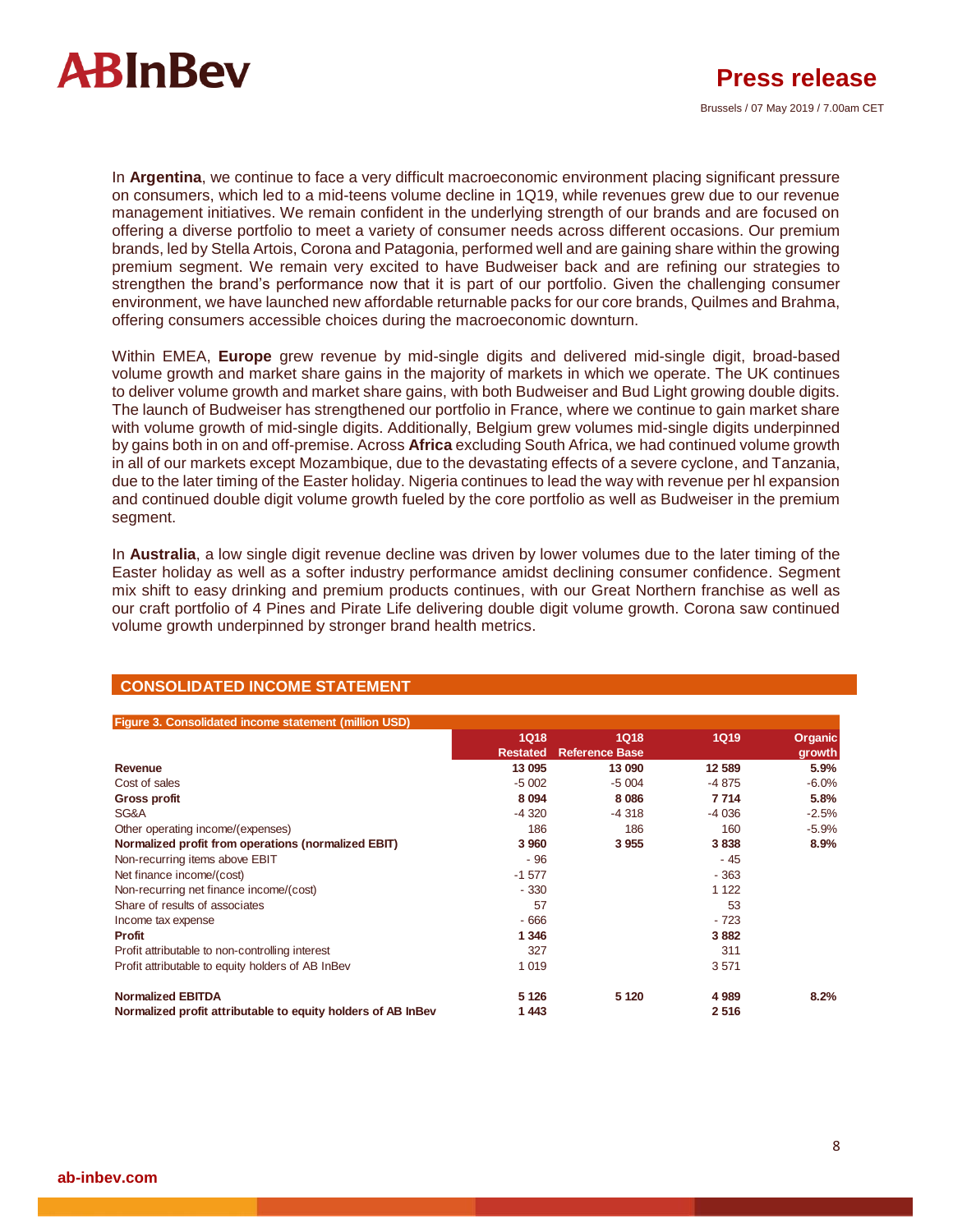

#### **Non-recurring items above EBIT**

| <b>Figure 4. Non-recurring items above EBIT (million USD)</b> |             |             |
|---------------------------------------------------------------|-------------|-------------|
|                                                               | <b>1Q18</b> | <b>1Q19</b> |
| Restructuring                                                 | - 54        | - 28        |
| Acquisition costs / Business combinations                     | $-15$       | - 7         |
| Business and asset disposal (including impairment losses)     | - 27        | $-10$       |
| Impact on profit from operations                              | - 96        | - 45        |

Normalized profit from operations excludes negative non-recurring items of 45 million USD in 1Q19, primarily related to the one-off costs linked to the SAB integration.

#### **Net finance income/(cost)**

| Figure 5. Net finance income/(cost) (million USD) |                      |             |
|---------------------------------------------------|----------------------|-------------|
|                                                   | <b>1Q18 Restated</b> | <b>1Q19</b> |
| Net interest expense                              | $-969$               | $-973$      |
| Net interest on net defined benefit liabilities   | - 24                 | $-25$       |
| Accretion expense                                 | $-111$               | $-144$      |
| Mark-to-market                                    | $-242$               | 951         |
| Other financial results                           | $-231$               | - 172       |
| Net finance income/(cost)                         | $-1.577$             | $-363$      |

Net finance cost was positively impacted by the mark-to-market gains on the hedging of our share-based payment programs. The number of shares covered by the hedging of our share-based payment programs, and the opening and closing share prices, are shown in figure 6 below.

| Figure 6. Share-based payment hedge                                         |       |        |
|-----------------------------------------------------------------------------|-------|--------|
|                                                                             | 1018  | 1Q19 I |
| Share price at the start of the period (Euro)                               | 93.13 | 57.70  |
| Share price at the end of the period (Euro)                                 | 89.28 | 74.76  |
| Number of equity derivative instruments at the end of the period (millions) | 46.9  | 46.9   |

#### **Non-recurring net finance income/(cost)**

| <b>Figure 7. Non-recurring net finance income/(cost) (million USD)</b> |             |         |
|------------------------------------------------------------------------|-------------|---------|
|                                                                        | <b>1Q18</b> | 1Q19    |
| Mark-to-market (Grupo Modelo deferred share instrument)                | $-117$      | 468     |
| Other mark-to-market                                                   | $-114$      | 455     |
| Early termination fee of Bonds and Other                               | - 98        | 199     |
| Non-recurring net finance income/(cost)                                | $-330$      | 1 1 2 2 |

Non-recurring net finance income includes mark-to-market gains on derivative instruments entered into to hedge the shares issued in relation to the Grupo Modelo and SAB combinations.

The number of shares covered by the hedging of the deferred share instrument and the restricted shares are shown in figure 8, together with the opening and closing share prices.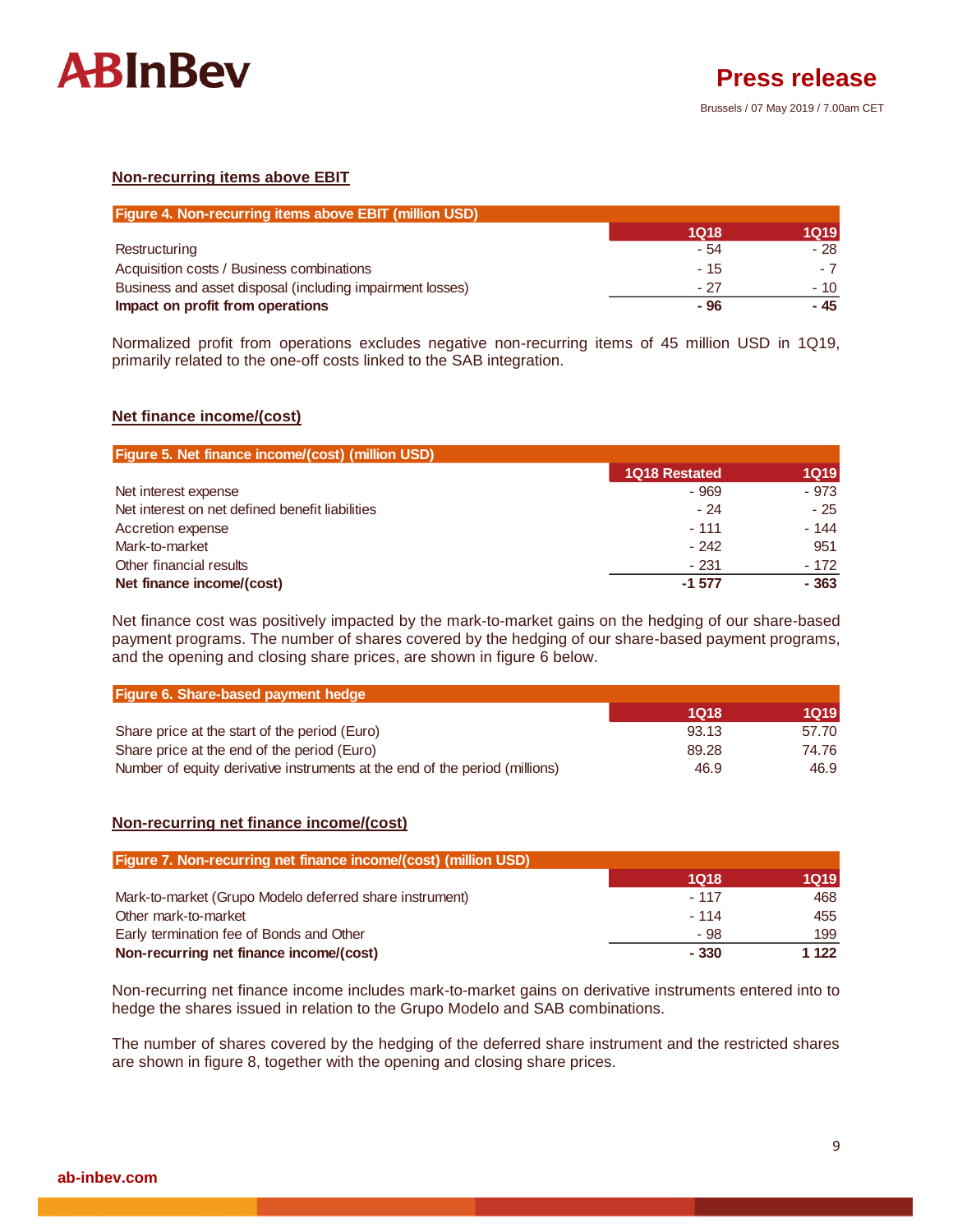

Brussels / 07 May 2019 / 7.00am CET

| Figure 8. Non-recurring equity derivative instruments                       |             |       |
|-----------------------------------------------------------------------------|-------------|-------|
|                                                                             | <b>1Q18</b> | 1Q19  |
| Share price at the start of the period (Euro)                               | 93.13       | 57.70 |
| Share price at the end of the period (Euro)                                 | 89.28       | 74.76 |
| Number of equity derivative instruments at the end of the period (millions) | 45.5        | 45.5  |

#### **Income tax expense**

| <b>Figure 9. Income tax expense (million USD)</b> |                      |        |
|---------------------------------------------------|----------------------|--------|
|                                                   | <b>1Q18 Restated</b> | 1Q19 I |
| Income tax expense                                | 666                  | 723    |
| Effective tax rate                                | 34.1%                | 15.9%  |
| Normalized effective tax rate                     | 28.0%                | 20.1%  |
| Normalized effective tax rate before MTM          | 25.4%                | 27.7%  |

The increase in our normalized ETR excluding mark-to-market gains and losses linked to the hedging of our share-based payment programs is primarily driven by country mix.

#### **Profit, Normalized Profit and Underlying Profit**

| Figure 10. Normalized Profit attribution to equity holders of AB InBev (million USD) |               |             |
|--------------------------------------------------------------------------------------|---------------|-------------|
|                                                                                      | 1Q18 Restated | <b>1Q19</b> |
| Profit attributable to equity holders of AB InBev                                    | 1019          | 3 5 7 1     |
| Non-recurring items, before taxes                                                    | 96            | 45          |
| Non-recurring finance (income)/cost, before taxes                                    | 330           | $-1122$     |
| Non-recurring taxes                                                                  | $-2$          | 24          |
| Non-recurring non-controlling interest                                               | - 1           | $-2^{-}$    |
| Normalized profit attributable to equity holders of AB InBev                         | 1443          | 2516        |
| Underlying profit attributable to equity holders of AB InBev                         | 1685          | 1 572       |

Normalized profit attributable to equity holders of AB InBev was higher mainly due to lower net finance costs as a result of the positive impact of mark-to-market gains on the hedging of our share-based payment programs. Underlying profit attributable to equity holders of AB InBev decreased from 1 685 million USD in 1Q18 to 1 572 million USD in 1Q19 as our strong performance was more than offset by the negative impact of unfavorable currency translation effects.

#### **Basic, Normalized and Underlying EPS**

| <b>Figure 11. Earnings per share (USD)</b>        |               |             |
|---------------------------------------------------|---------------|-------------|
|                                                   | 1Q18 Restated | <b>1Q19</b> |
| Basic earnings per share                          | 0.52          | 1.80        |
| Non-recurring items, before taxes                 | 0.05          | 0.02        |
| Non-recurring finance (income)/cost, before taxes | 0.17          | $-0.57$     |
| Non-recurring taxes                               |               | 0.01        |
| Normalized earnings per share                     | 0.73          | 1.27        |
| Underlying earnings per share                     | 0.85          | 0.79        |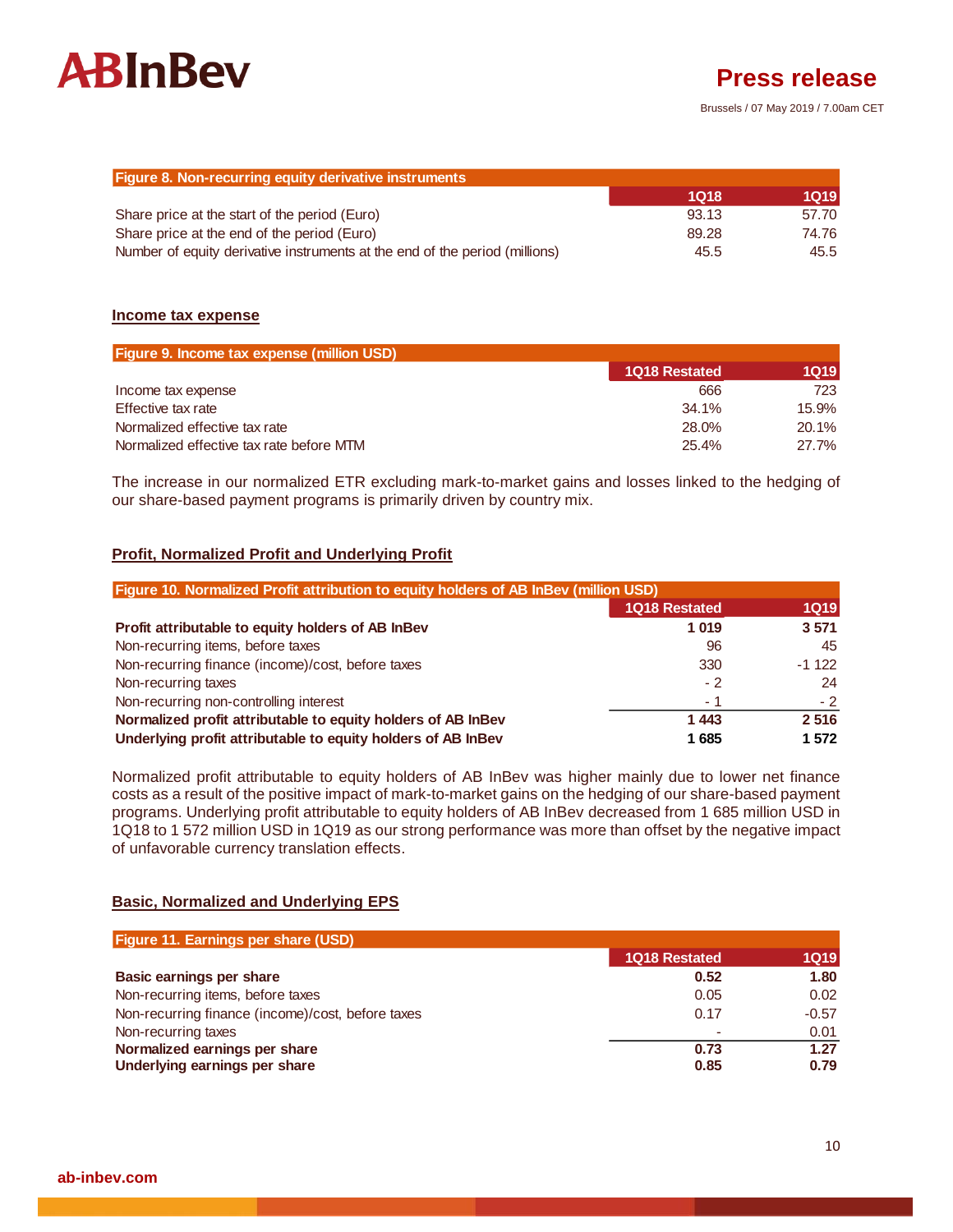| Figure 12. Key components - Normalized Earnings per share in USD |               |             |
|------------------------------------------------------------------|---------------|-------------|
|                                                                  | 1Q18 Restated | <b>1Q19</b> |
| Normalized EBIT before hyperinflation                            | 2.01          | 1.96        |
| Hyperinflation impacts in normalized EBIT                        |               | $-0.02$     |
| <b>Normalized EBIT</b>                                           | 2.01          | 1.94        |
| Mark-to-market (share-based payment programs)                    | $-0.12$       | 0.48        |
| Net finance cost                                                 | $-0.68$       | $-0.66$     |
| Income tax expense                                               | $-0.34$       | $-0.36$     |
| Associates & non-controlling interest                            | $-0.14$       | $-0.13$     |
| <b>Normalized EPS</b>                                            | 0.73          | 1.27        |
| Mark-to-market (share-based payment programs)                    | 0.12          | $-0.48$     |
| Hyperinflation impacts in EPS                                    |               |             |
| Normalized EPS before MTM and hyperinflation                     | 0.85          | 0.79        |

#### **Adoption of hyperinflation accounting in Argentina**

After reaching a three-year cumulative inflation rate greater than 100%, we are reporting the results from Argentina applying hyperinflation accounting, starting from the 3Q18 results release in which we accounted for the hyperinflation impact for the first nine months of 2018.

We have updated the 2018 Reference Base (up to Normalized EBIT) for the impact of hyperinflation accounting in Argentina as if we had applied hyperinflation accounting as of 1 January 2018.

The impact of hyperinflation in 1Q18 and 1Q19 on our Revenue and Normalized EBITDA were as follows:

| Figure 13. Impact of hyperinflation |                       |       |
|-------------------------------------|-----------------------|-------|
| <b>Revenue</b>                      | <b>1Q18</b>           | 1Q19  |
|                                     | <b>Reference Base</b> |       |
| Indexation $(1)$                    | 14                    | 14    |
| Currency <sup>(2)</sup>             | $-19$                 | - 47  |
| <b>Total impact</b>                 | - 5                   | $-33$ |

| <b>Normalized EBITDA</b>                          | <b>1Q18</b><br><b>Reference Base</b> | <b>1Q19</b>        |
|---------------------------------------------------|--------------------------------------|--------------------|
| Indexation $(1)$                                  | 4                                    | 4                  |
| Currency <sup>(2)</sup>                           | - 8                                  | $-27$              |
| <b>Total impact</b>                               | - 4                                  | $-23$              |
| USDARS average rate<br><b>USDARS</b> closing rate | 19.4854<br>20.1435                   | 37.9659<br>43.3528 |
|                                                   |                                      |                    |

(1) Indexation calculated at closing rate

(2) Currency impact from hyperinflation calculated as the difference between converting the Argentinean peso (ARS) reported amounts at the closing exchange rate compared to the average exchange rate of each period

Furthermore, IAS 29 requires us to restate the non-monetary assets and liabilities stated at historical cost on the balance sheet of our operations in hyperinflation economies using inflation indices and to report the resulting hyperinflation through the income statement on a dedicated account for hyperinflation monetary adjustments in the finance line and report deferred taxes on such adjustments, when applicable.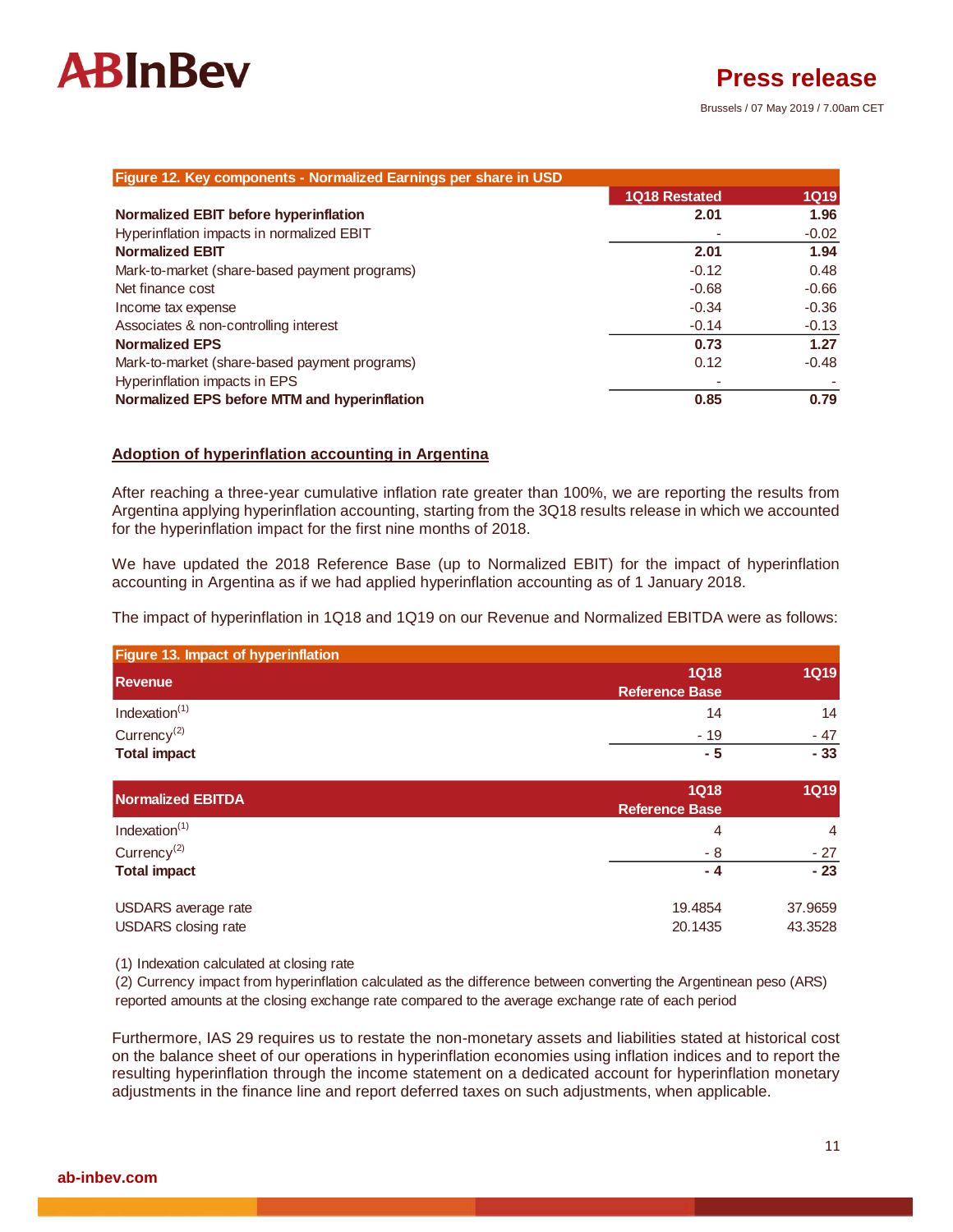

In 1Q19 we reported 25 million USD monetary adjustment in the finance line, resulting in a negative impact on the profit attributable to equity holders of AB InBev of 4 million USD. There was no impact on normalized EPS.

The 2018 Restated financials that consider the new rules on lease accounting were not restated for hyperinflation accounting for the periods ending 31 March 2018 and 30 June 2018. As a consequence, the 1Q18 Restated results do not include any impact of hyperinflation accounting. Please refer to the 1Q18 Reference Base for the results including the impact of hyperinflation accounting as well as the new rules on lease accounting for results up to Normalized EBIT.

#### **Reconciliation between profit attributable to equity holders and normalized EBITDA**

| Figure 14. Reconciliation of normalized EBITDA to profit attributable to equity holders of AB InBev (million USD) |         |                                |             |
|-------------------------------------------------------------------------------------------------------------------|---------|--------------------------------|-------------|
|                                                                                                                   | 1Q18    | 1Q18                           | <b>1Q19</b> |
|                                                                                                                   |         | <b>Restated Reference Base</b> |             |
| Profit attributable to equity holders of AB InBev                                                                 | 1019    |                                | 3 5 7 1     |
| Non-controlling interests                                                                                         | 327     |                                | 311         |
| <b>Profit</b>                                                                                                     | 1 3 4 6 |                                | 3882        |
| Income tax expense                                                                                                | 666     |                                | 723         |
| Share of result of associates                                                                                     | $-57$   |                                | $-53$       |
| Net finance (income)/cost                                                                                         | 1577    |                                | 363         |
| Non-recurring net finance (income)/cost                                                                           | 330     |                                | $-1122$     |
| Non-recurring items above EBIT (incl. non-recurring impairment)                                                   | 96      |                                | 45          |
| <b>Normalized EBIT</b>                                                                                            | 3 9 6 0 | 3955                           | 3838        |
| Depreciation, amortization and impairment                                                                         | 1 1 6 6 | 1 1 6 5                        | 1 1 5 1     |
| <b>Normalized EBITDA</b>                                                                                          | 5 1 2 6 | 5 1 2 0                        | 4 9 8 9     |

Normalized EBITDA and normalized EBIT are measures utilized by AB InBev to demonstrate the company's underlying performance.

Normalized EBITDA is calculated excluding the following effects from profit attributable to equity holders of AB InBev: (i) non-controlling interest; (ii) income tax expense; (ii) share of results of associates; (iv) net finance cost; (v) non-recurring net finance cost; (vi) non-recurring items above EBIT (including non-recurring impairment); and (vii) depreciation, amortization and impairment.

Normalized EBITDA and normalized EBIT are not accounting measures under IFRS accounting and should not be considered as an alternative to profit attributable to equity holders as a measure of operational performance, or an alternative to cash flow as a measure of liquidity. Normalized EBITDA and normalized EBIT do not have a standard calculation method and AB InBev's definition of normalized EBITDA and normalized EBIT may not be comparable to that of other companies.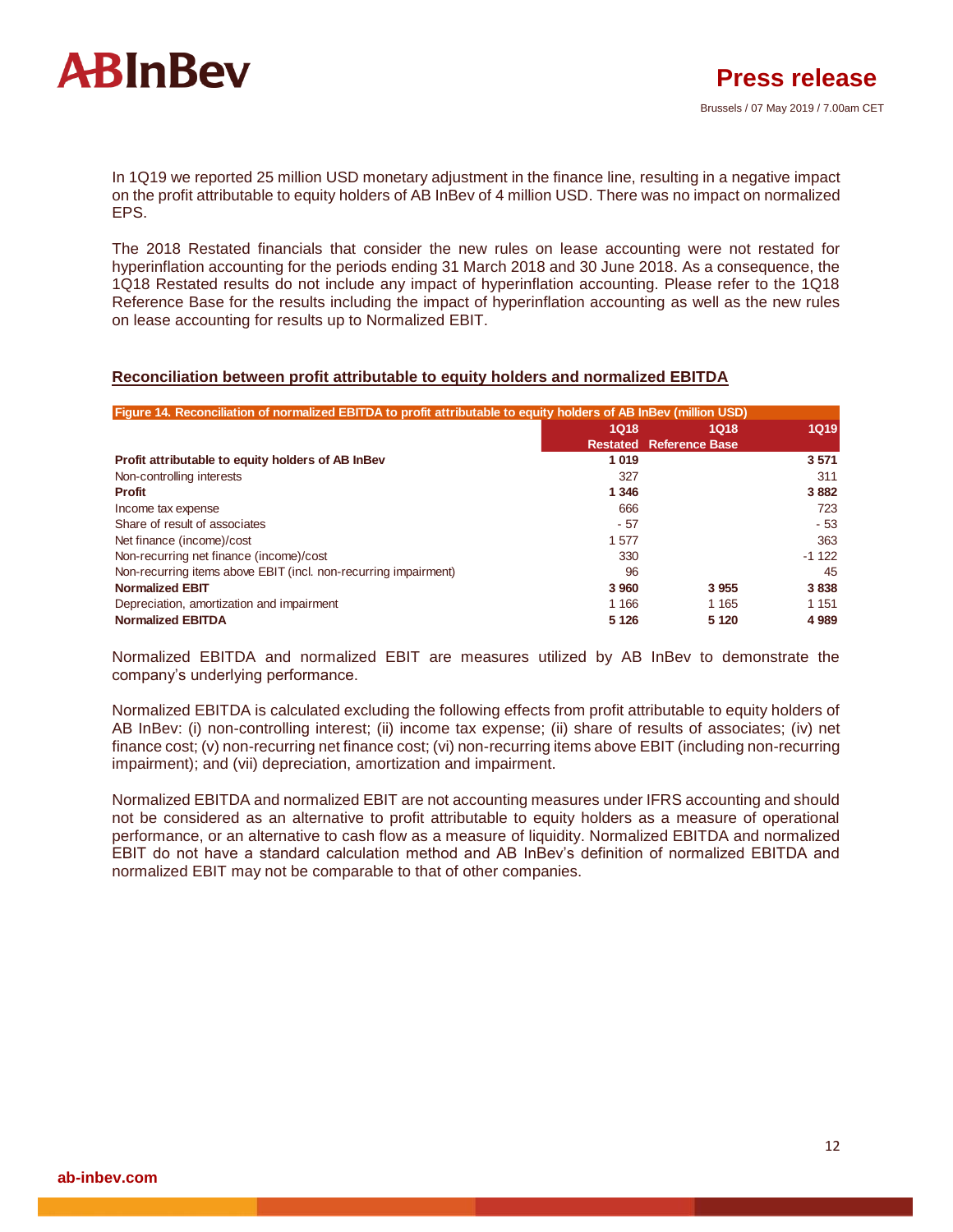# **ARInRev**

#### **NOTES**

To facilitate the understanding of AB InBev's underlying performance, the analyses of growth, including all comments in this press release, unless otherwise indicated, are based on organic growth and normalized numbers. In other words, financials are analyzed eliminating the impact of changes in currencies on translation of foreign operations, and scope changes. Scope changes represent the impact of acquisitions and divestitures, the start or termination of activities or the transfer of activities between segments, curtailment gains and losses and year over year changes in accounting estimates and other assumptions that management does not consider as part of the underlying performance of the business.

AB InBev has restated its 2018 results considering the new IFRS rules on lease accounting as if the company had applied the new standard as of 1 January 2018 and the new company organizational structure effective 1 January 2019 in line with IFRS rules. This presentation is referred to as "2018 Restated".

AB InBev has updated its 2018 segment reporting for purposes of result announcement. This presentation, referred to as the "2018 Reference Base", includes, for comparative purposes and to facilitate the understanding of AB InBev's underlying performance, (i) the new company organizational structure effective 1 January 2019 (ii) the impact of hyperinflation accounting for the Argentinean operations as if the company had applied hyperinflation accounting as of 1 January 2018 and (iii) restated results considering the new IFRS rules on lease accounting as if the company had applied the new standard as of 1 January 2018.

All references per hectoliter (per hl) exclude US non-beer activities. To eliminate the effect of geography mix, i.e. the impact of stronger volume growth coming from countries with lower revenue per hl, and lower Cost of Sales per hl, we are also presenting, where specified, organic growth per hectoliter figures on a constant geographic basis. When we make estimations on a constant geographic basis, we assume each country in which we operate accounts for the same percentage of our global volume as in the same period of the previous year. References to the High End Company refer to a business unit made up of a portfolio of global, specialty and craft brands across 22 countries.

Whenever presented in this document, all performance measures (EBITDA, EBIT, profit, tax rate, EPS) are presented on a "normalized" basis, which means they are presented before non-recurring items and discontinued operations. Non-recurring items are either income or expenses which do not occur regularly as part of the normal activities of the Company. They are presented separately because they are important for the understanding of the underlying sustainable performance of the Company due to their size or nature. Normalized measures are additional measures used by management and should not replace the measures determined in accordance with IFRS as an indicator of the Company's performance. On 30 March 2018 the 50:50 merger of AB InBev's and Anadolu Efes' existing Russia and Ukraine businesses was completed. The combined business is fully consolidated in the Anadolu Efes financial accounts. As a result of this transaction, AB InBev stopped consolidating its Russia and Ukraine businesses and accounts for its investment in AB InBev Efes under the equity method, as of that date. Values in the figures and annexes may not add up, due to rounding.

1Q19 EPS is based upon a weighted average of 1 979 million shares compared to a weighted average of 1 974 million shares for 1Q18.

#### *Legal Disclaimer*

This release contains "forward-looking statements". These statements are based on the current expectations and views of future events and developments of the management of AB InBev and are naturally subject to uncertainty and changes in circumstances. The forward-looking statements contained in this release include, among other things, statements relating to AB InBev's business combination with ABI SAB Group Holdings Limited and other statements other than historical facts. Forward-looking statements include statements typically containing words such as "will", "may", "should", "believe", "intends", "expects", "anticipates", "targets", "estimates", "likely", "foresees" and words of similar import. All statements other than statements of historical facts are forward-looking statements. You should not place undue reliance on these forward-looking statements, which reflect the current views of the management of AB InBev, are subject to numerous risks and uncertainties about AB InBev and are dependent on many factors, some of which are outside of AB InBev's control. There are important factors, risks and uncertainties that could cause actual outcomes and results to be materially different, including the ability to realize synergies from the business combination with ABI SAB Group Holdings Limited, the risks and uncertainties relating to AB InBev described under Item 3.D of AB InBev's Annual Report on Form 20-F ("Form 20-F") filed with the US Securities and Exchange Commission ("SEC") on 22 March 2019. Other unknown or unpredictable factors could cause actual results to differ materially from those in the forward-looking statements.

The forward-looking statements should be read in conjunction with the other cautionary statements that are included elsewhere, including AB InBev's most recent Form 20-F and other reports furnished on Form 6-K, and any other documents that AB InBev has made public. Any forward-looking statements made in this communication are qualified in their entirety by these cautionary statements and there can be no assurance that the actual results or developments anticipated by AB InBev will be realized or, even if substantially realized, that they will have the expected consequences to, or effects on, AB InBev or its business or operations. Except as required by law, AB InBev undertakes no obligation to publicly update or revise any forward-looking statements, whether as a result of new information, future events or otherwise.

The first quarter 2019 (1Q19) financial data set out in Figure 1 (except for the volume information), Figures 3 to 5, 7, 9, 10 and 14 of this press release have been extracted from the group's unaudited condensed consolidated interim financial statements as of and for the three months ended 31 March 2019, which have been reviewed by our statutory auditors PricewaterhouseCoopers Bedrijfsrevisoren/Réviseurs d'Entreprises CVBA/SCRL in accordance with the standards of the Public Company Accounting Oversight Board (United States). The auditors concluded that, based on their review, nothing had come to their attention that caused them to believe that those interim financial statements were not presented fairly, in all material respects, in accordance with IAS 34 "Interim Financial Reporting", as issued by the IASB and as adopted by the European Union. Financial data included in Figures 6, 8 and 11 to 13 have been extracted from the underlying accounting records as of and for the three months ended 31 March 2019 (except for the volume information).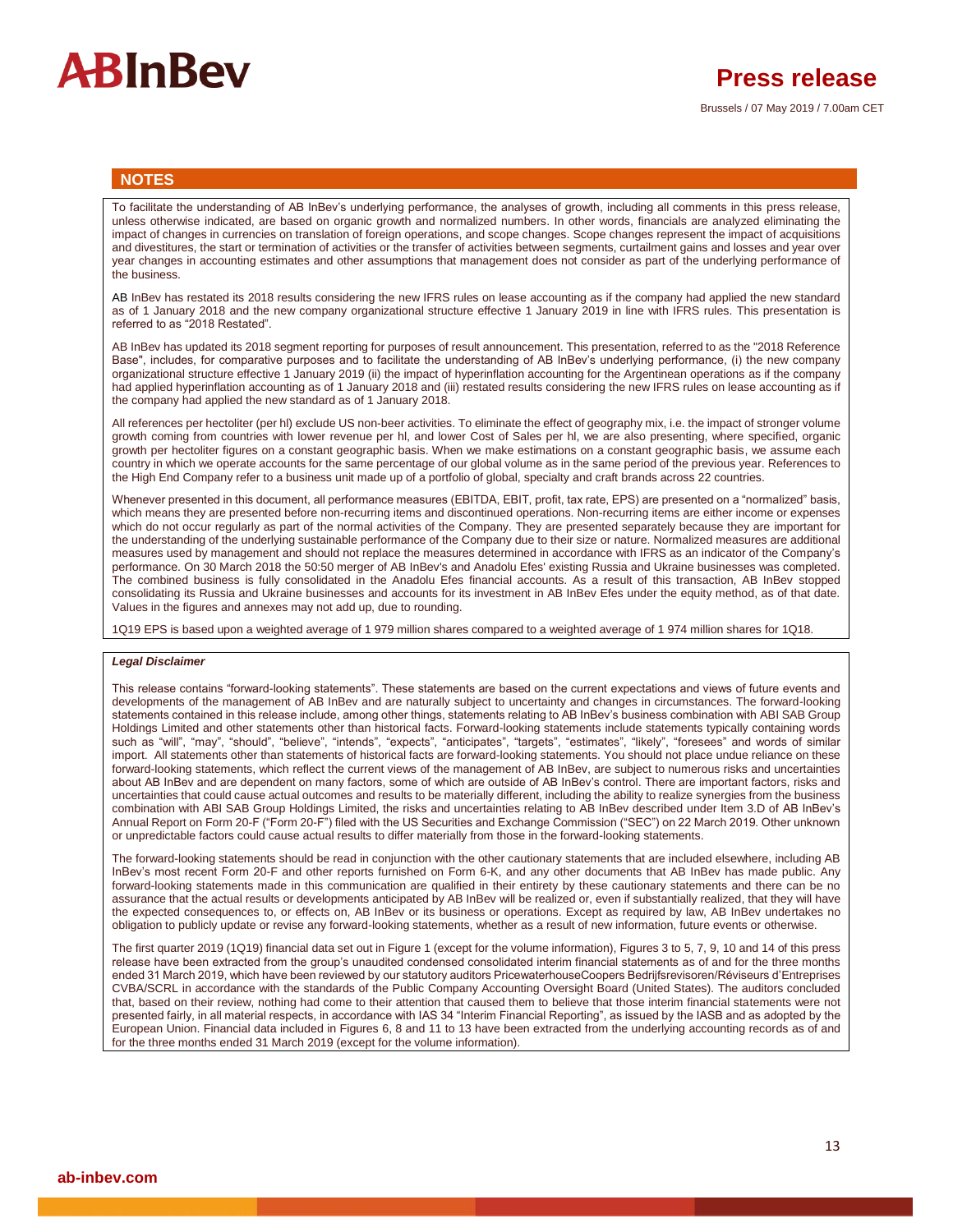

## Brussels / 07 May 2019 / 7.00am CET **Press release**

### **CONFERENCE CALL AND WEBCAST**

#### **Investor Conference call and webcast on Tuesday, May 7, 2019:**

3.00pm Brussels / 2.00pm London / 9.00am New York

#### **Registration details**

Webcast (listen-only mode):

[AB InBev 1Q19 Results Webcast](https://event.on24.com/wcc/r/1851583-1/B0CC87B2DEB4C12EBF6D0349CC26D5FD)

Conference call (with interactive Q&A):

[AB InBev 1Q19 Conference Call \(with interactive Q&A\)](https://urldefense.proofpoint.com/v2/url?u=http-3A__www.directeventreg.com_registration_event_9675428&d=DwMGaQ&c=xbbKDa1CXQMejoORxEnUuQ&r=8HMM_QYJhGI_rfecRDKHGs37w-v4GOQKnSSta172g24&m=w9MPd4ZZvIb80WeeBPjMyvADCbUU8x8BxqzkdQc5WYc&s=H-uTyQGoTkOZO7MlbdG-ZLpCAONQReH44Mc8bFF0St0&e)

#### **ANHEUSER-BUSCH INBEV CONTACTS**

### **Investors Media Lauren Abbott Pablo Jimenez** Tel: +1 212 573 9287 Tel: +1 212 573 9289

**Mariusz Jamka Ingvild Van Lysebetten** Tel: +32 16 276 888 Tel: +32 16 276 608

**Jency John** Tel: +1 646 746 9673 E-mail: [jency.john@ab-inbev.com](mailto:jency.john@ab-inbev.com)

E-mail: [lauren.abbott@ab-inbev.com](mailto:lauren.abbott@ab-inbev.com) E-mail: [pablo.jimenez@ab-inbev.com](mailto:pablo.jimenez@ab-inbev.com)

E-mail: [mariusz.jamka@ab-inbev.com](mailto:mariusz.jamka@ab-inbev.com) E-mail: [Ingvild.vanlysebetten@ab-inbev.com](mailto:Ingvild.vanlysebetten@ab-inbev.com)

#### **About Anheuser-Busch InBev**

Anheuser-Busch InBev is a publicly traded company (Euronext: ABI) based in Leuven, Belgium, with secondary listings on the Mexico (MEXBOL: ANB) and South Africa (JSE: ANH) stock exchanges and with American Depositary Receipts on the New York Stock Exchange (NYSE: BUD). Our Dream is to bring people together for a better world. Beer, the original social network, has been bringing people together for thousands of years. We are committed to building great brands that stand the test of time and to brewing the best beers using the finest natural ingredients. Our diverse portfolio of well over 500 beer brands includes global brands Budweiser®, Corona® and Stella Artois®; multi-country brands Beck's®, Castle®, Castle Lite®, Hoegaarden® and Leffe®; and local champions such as Aguila®, Antarctica®, Bud Light®, Brahma®, Cass®, Cristal®, Harbin®, Jupiler®, Michelob Ultra®, Modelo Especial®, Quilmes®, Victoria®, Sedrin®, and Skol®. Our brewing heritage dates back more than 600 years, spanning continents and generations. From our European roots at the Den Hoorn brewery in Leuven, Belgium. To the pioneering spirit of the Anheuser & Co brewery in St. Louis, US. To the creation of the Castle Brewery in South Africa during the Johannesburg gold rush. To Bohemia, the first brewery in Brazil. Geographically diversified with a balanced exposure to developed and developing markets, we leverage the collective strengths of approximately 175,000 employees based in nearly 50 countries worldwide. For 2018, AB InBev's reported revenue was 54.6 billion USD (excluding JVs and associates).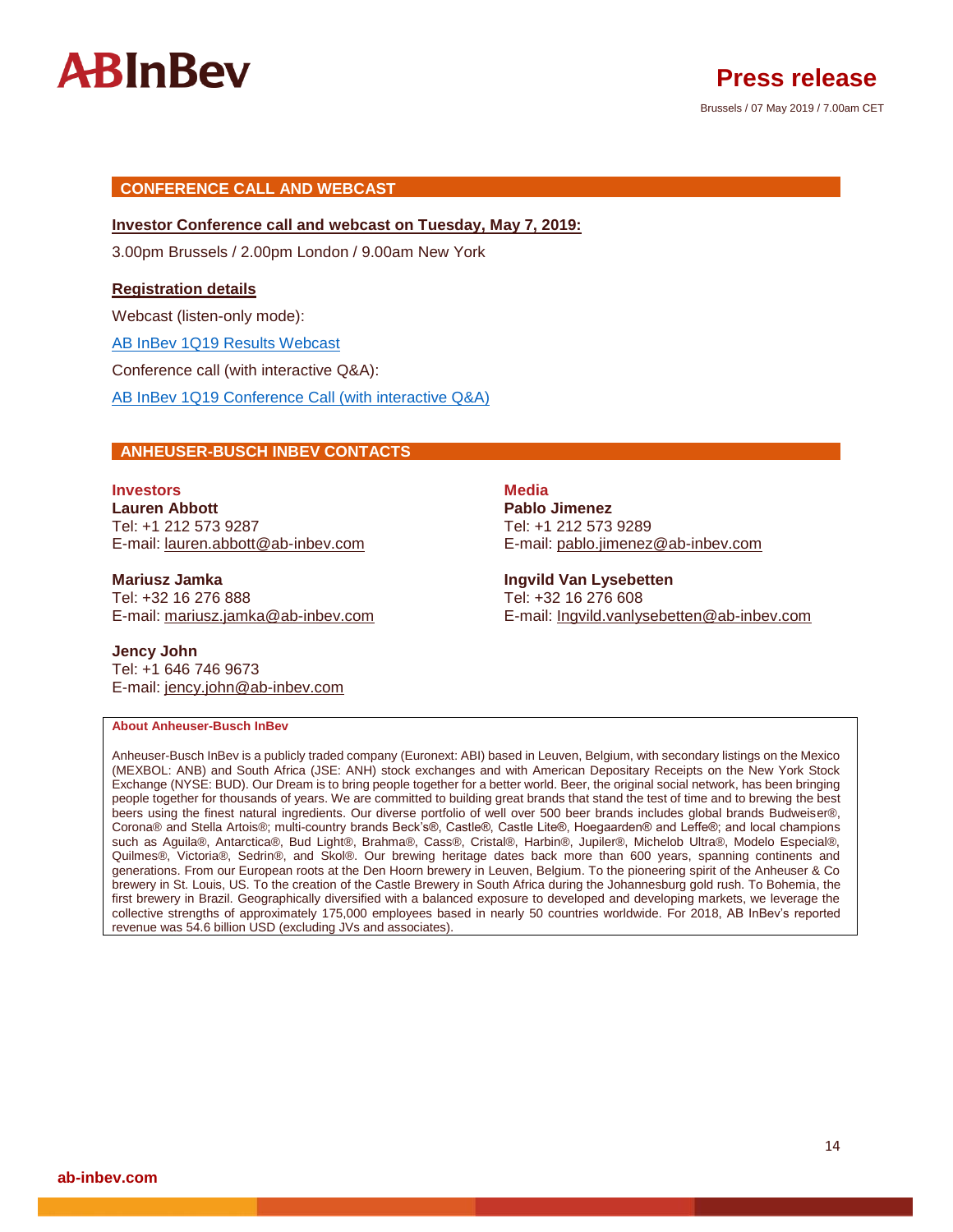## **Press release**

Brussels / 07 May 2019 / 7.00am CET

| <b>Annex 1</b>                    |                                      |         |                                       |                                 |             |                                 |
|-----------------------------------|--------------------------------------|---------|---------------------------------------|---------------------------------|-------------|---------------------------------|
| <b>AB InBey Worldwide</b>         | <b>1Q18</b><br><b>Reference Base</b> | Scope   | <b>Currency</b><br><b>Translation</b> | <b>Organic</b><br><b>Growth</b> | <b>1Q19</b> | <b>Organic</b><br><b>Growth</b> |
| Total volumes (thousand hls)      | 134 831                              | $-3045$ | ٠                                     | 1676                            | 133 462     | 1.3%                            |
| of which AB InBey own beer        | 118 351                              | $-2519$ |                                       | 1 1 8 4                         | 117 016     | 1.0%                            |
| Revenue                           | 13 090                               | - 161   | $-1100$                               | 759                             | 12 589      | 5.9%                            |
| Cost of sales                     | $-5004$                              | 47      | 380                                   | $-298$                          | $-4875$     | $-6.0\%$                        |
| <b>Gross profit</b>               | 8 0 8 6                              | $-113$  | - 721                                 | 462                             | 7 7 1 4     | 5.8%                            |
| SG&A                              | $-4.318$                             | 52      | 336                                   | $-105$                          | $-4036$     | $-2.5%$                         |
| Other operating income/(expenses) | 186                                  | - 5     | $-11$                                 | $-11$                           | 160         | $-5.9%$                         |
| Normalized EBIT                   | 3 9 5 5                              | - 67    | $-396$                                | 347                             | 3838        | 8.9%                            |
| <b>Normalized EBITDA</b>          | 5 1 2 0                              | - 38    | $-510$                                | 416                             | 4 9 8 9     | 8.2%                            |
| Normalized EBITDA margin          | 39.1%                                |         |                                       |                                 | 39.6%       | 86 bps                          |

| <b>North America</b>              | <b>1Q18</b><br><b>Reference Base</b> | Scope / | <b>Currency</b><br><b>Translation</b> | <b>Organic</b><br><b>Growth</b> | <b>1Q19</b> | <b>Organic</b><br><b>Growth</b> |
|-----------------------------------|--------------------------------------|---------|---------------------------------------|---------------------------------|-------------|---------------------------------|
| Total volumes (thousand hls)      | 24 8 14                              | $\sim$  |                                       | $-292$                          | 24 5 22     | $-1.2%$                         |
| Revenue                           | 3 4 6 0                              | ۰       | $-20$                                 | 39                              | 3 4 7 8     | 1.1%                            |
| Cost of sales                     | $-1298$                              | - 1     | 6                                     | $-32$                           | $-1.326$    | $-2.5%$                         |
| <b>Gross profit</b>               | 2 1 6 1                              | - 1     | $-14$                                 | 7                               | 2 1 5 2     | 0.3%                            |
| SG&A                              | $-1049$                              | $\sim$  | 9                                     | 29                              | $-1011$     | 2.8%                            |
| Other operating income/(expenses) |                                      | $\sim$  | ۰.                                    | 12                              | 13          |                                 |
| Normalized EBIT                   | 1 1 1 2                              | $-1$    | - 5                                   | 48                              | 1 1 5 3     | 4.3%                            |
| <b>Normalized EBITDA</b>          | 1 3 2 2                              | - 1     | - 6                                   | 33                              | 1 3 4 7     | 2.5%                            |
| Normalized EBITDA margin          | 38.2%                                |         |                                       |                                 | 38.7%       | 51 bps                          |

| <b>Middle Americas</b>            | <b>1Q18</b><br><b>Reference Base</b> | <b>Scope</b>   | <b>Currency</b><br><b>Translation</b> | <b>Organic</b><br><b>Growth</b> | <b>1Q19</b> | <b>Organic</b><br><b>Growth</b> |
|-----------------------------------|--------------------------------------|----------------|---------------------------------------|---------------------------------|-------------|---------------------------------|
| Total volumes (thousand hls)      | 30 738                               | $-54$          |                                       | $-171$                          | 30 513      | $-0.6%$                         |
| Revenue                           | 2 7 0 5                              | $-28$          | - 91                                  | 125                             | 2711        | 4.7%                            |
| Cost of sales                     | $-811$                               | $-22$          | 27                                    | $-18$                           | $-824$      | $-2.2%$                         |
| <b>Gross profit</b>               | 1894                                 | $-50$          | - 64                                  | 107                             | 1887        | 5.8%                            |
| SG&A                              | $-798$                               | 8              | 24                                    | 19                              | $-747$      | 2.4%                            |
| Other operating income/(expenses) | 6                                    | $\overline{2}$ | ٠                                     | ۰                               |             | $-3.9%$                         |
| Normalized EBIT                   | 1 102                                | $-40$          | $-39$                                 | 125                             | 1 1 4 8     | 11.8%                           |
| <b>Normalized EBITDA</b>          | 1 294                                | $-25$          | - 46                                  | 144                             | 1 3 6 6     | 11.3%                           |
| Normalized EBITDA margin          | 47.8%                                |                |                                       |                                 | 50.4%       | 302 bps                         |

| <b>South America</b>              | <b>1Q18</b>           | <b>Scope</b> | <b>Currency</b>    | <b>Organic</b> | <b>1Q19</b> | <b>Organic</b> |
|-----------------------------------|-----------------------|--------------|--------------------|----------------|-------------|----------------|
|                                   | <b>Reference Base</b> |              | <b>Translation</b> | <b>Growth</b>  |             | <b>Growth</b>  |
| Total volumes (thousand hls)      | 34 088                | 167          |                    | 2013           | 36 268      | 5.9%           |
| Revenue                           | 2861                  | 10           | $-704$             | 452            | 2618        | 15.9%          |
| Cost of sales                     | $-1082$               | - 9          | 226                | $-173$         | $-1039$     | $-15.9%$       |
| Gross profit                      | 1 7 7 8               |              | $-478$             | 279            | 1 579       | 15.8%          |
| SG&A                              | $-868$                | $-7$         | 199                | $-57$          | $-734$      | $-6.6%$        |
| Other operating income/(expenses) | 82                    | $-2$         | - 9                | $-10$          | 61          | $-12.5%$       |
| Normalized EBIT                   | 992                   | - 8          | $-288$             | 212            | 907         | 21.7%          |
| <b>Normalized EBITDA</b>          | 1 257                 | 15           | $-358$             | 223            | 1 1 3 7     | 17.6%          |
| Normalized EBITDA margin          | 44.0%                 |              |                    |                | 43.4%       | 68 bps         |